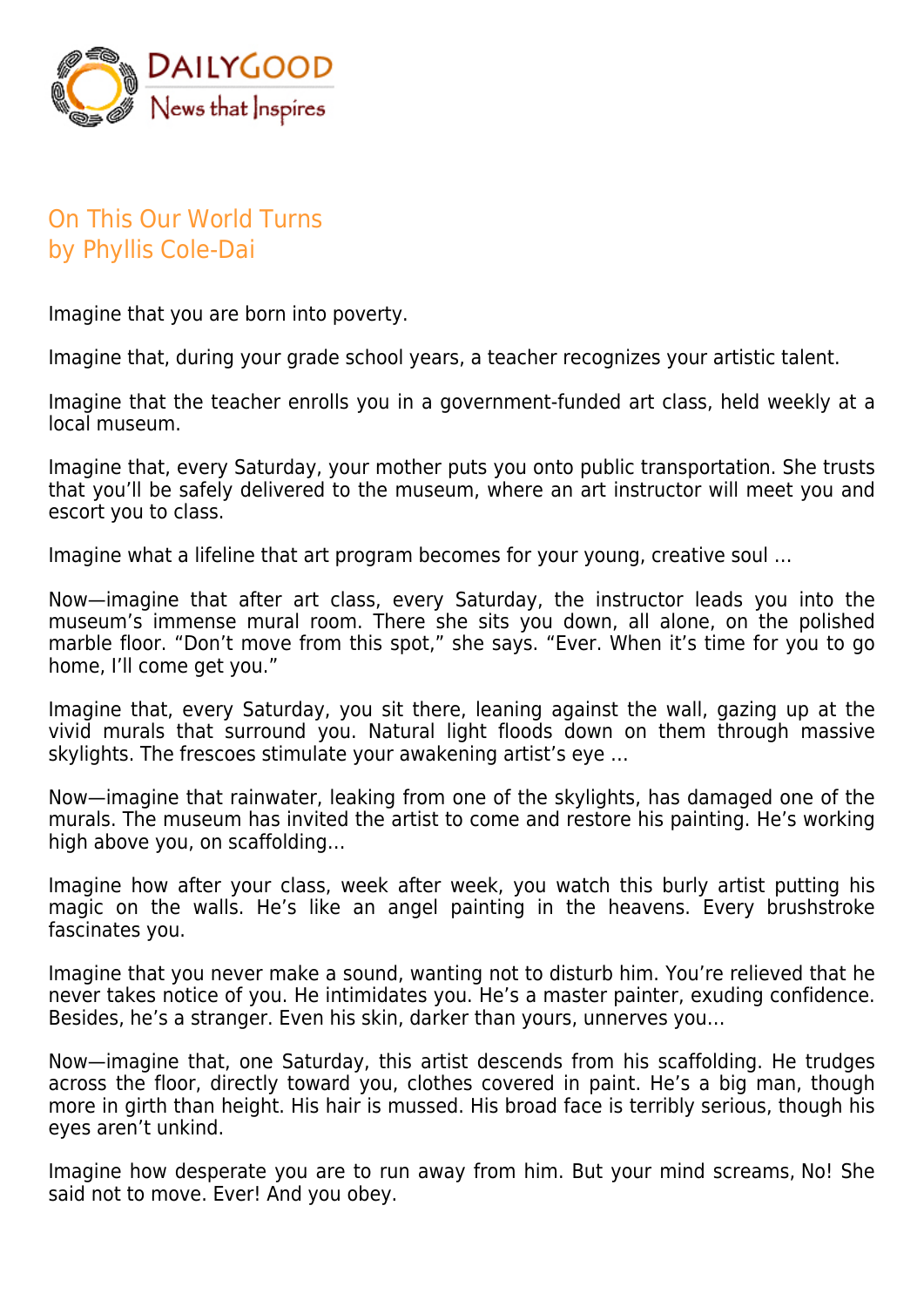Imagine that this artist stops right in front of you. He bends down and, without saying a word, he puts something in your hand.

An artist's paintbrush. One that he himself has been using, up there in the air.

Imagine the man straightening, then plodding on past you, out the museum door.

Imagine your gaping at the brush. Your astonishment. Your pure joy.

You don't know that the man you just met is the world-famous Mexican painter Diego Rivera. You don't know that he originally painted "Detroit Industry Murals," the 27-panel masterpiece that fills this room, over nine months in 1933. You don't know that his frescoes celebrate American industrialism while also deploring its harmful social impacts.

All you know, child, as you sit there on the floor of the Detroit Museum of Art, that sturdy paintbrush quivering in your tender hand, is that you no longer feel little, or poor. You know that you're equipped, just as that man is, to make your own magical marks on the world in bold colors. You too can be an artist when you grow up. And somehow, in this miraculous moment, you know for certain that you will be …

\*\*\*

I've shaped this story from the recollections of Donna Hanna-Chase. "The brush has long been lost," she told me in an email last week. "But the memory of receiving it remains vivid…. I am 91 years old now, with a rich and full life behind me, but I continue to paint to nourish my soul."

I love how this stunning event in Donna's childhood emerged after a long period of "nothing happening." Saturday after Saturday, Diego and Donna didn't speak to each other. They didn't even acknowledge each other's presence. He just worked. She just watched, waiting for the instructor to put her on the streetcar.

But, despite appearances, much was going on in that empty space between Diego and Donna. The electric charge of his artistry was meeting the potential in her. That energy field produced a spark that would ignite her dreams.

Nobody can say what this exchange meant to Diego. For him, giving Donna the paintbrush might have been like granting an autograph to an admirer.

But for Donna, Diego's gift was "life-defining." It was a sign of recognition, and affirmation. It brought a message as if from heaven: "This is who you are, and who will you be." And so Donna has been a painter, for most of a century.

In the miraculous mural room of this world, our role is ever-changing. Sometimes we're the one up on the scaffolding, helping to paint a new fresco or refreshing an old one. Sometimes we're the one seated on the floor, wide-eyed with wonder. Sometimes we're the one mopping up puddles after a storm. Sometimes we're the "different" one that others are afraid of. Sometimes we're the one learning to be brave.

Whoever we are, whatever we're doing, the significant moment is always there, waiting to be sparked. When the right conditions emerge precisely at the right time, a marvel can manifest, as if by magic.